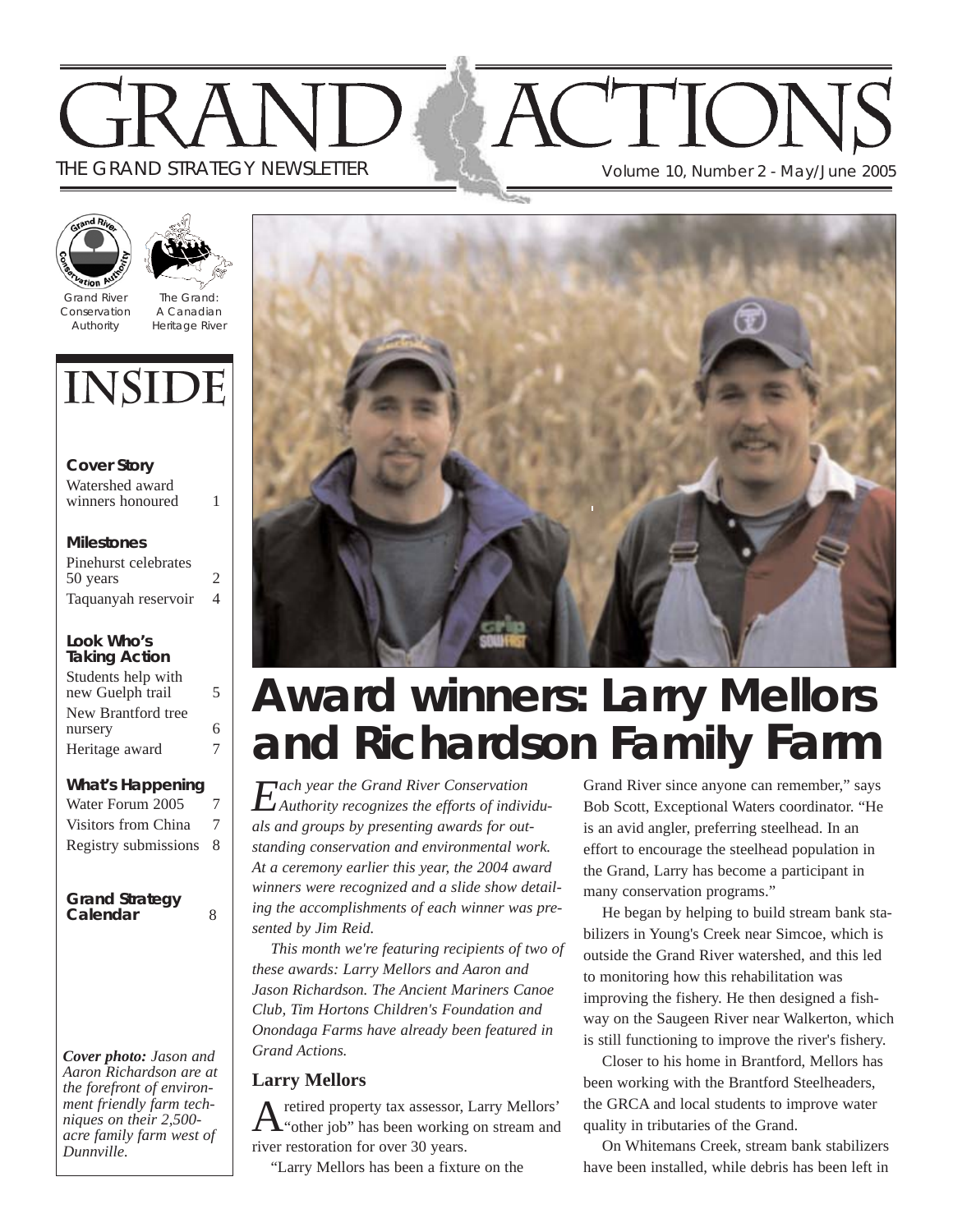

*Larry Mellors is a Brantford resident who has volunteered for 30 years to improve the Grand and other rivers.*

place in some areas to silt in and help create a healthy, fast-flowing stream. This has improved water quality and clarity in the creek and helped stabilize the banks, which are home to rare and beautiful Carolinian trees. As part of this project, Mellors taught kids how to fly fish the creek they were improving.

Mellors has been working with the community on D'Aubigny Creek in Brantford, one of only two cold water trout streams in the area. He also helped install bank stabilization structures next to the soccer field along the creek. Trees planted by students over a decade ago have created a buffer strip that keeps soccer balls, players and runoff out of the creek.

The work at D'Aubigny has narrowed the creek and increased the rate of flow, leading to great improvements in the quality of the water in this important watercourse.

Few things in this world bring as much contentment as improving the environment and water quality. The results of the work of Larry Mellors and community members are obvious in the Grand River through Brantford, where fishermen take advantage of them.

"Good water makes for good angling, and Larry's efforts, as much as anyone's, have been sustained over a long period of time," Scott says.

### **Richardson Family Farms**

There are thousands of farms in the<br>Grand River watershed, but it is a safe bet that not many of them are working 2,500 acres of land and have been in the family for five generations.

Jason and Aaron Richardson keep Richardson Family Farms, located west of Dunnville, in business and make it more environmentally friendly, while their father, Grant, is a former president of the Ontario Soil and Crop Improvement Association.

The diversified farm raises dairy and beef cattle and has been selling seed locally for 50 years. Corn, soybeans, winter wheat, alfalfa, barley and red clover are planted on a five-year rotation, while tofu soybeans are shipped to Japan.

Although this is a large scale farm, preserving the environment is important to the family. Manure is stored in a roofed structure to reduce runoff, while the hardwood bush is managed and was thinned to provide logs that were milled into the lumber for this large barn.

The family works their land with low-till and no-till equipment. In addition to saving money, no-till reduces the need for herbicides and reduces gas consumption and emissions. An 80-acre field on the Richardson farm includes five acres of grassed waterways to reduce erosion and prevent runoff from the clay soil from entering watercourses.

Wetlands and woodlands thrive cheek-by-jowl on the family farm. Ample buffer strips reduce soil runoff into small creeks, while protecting wetlands bordering the Grand.

On dry land, more buffer strips meander along the shores of the river and keep soil, fertilizer and manure on the land where it belongs and out of the Grand River.

No-till planting, crop rotation, Hickenbottom drains, a grassed waterway and a forest all work together on the farm, while the waters of nearby Lake Erie look better each year as a result of these efforts.

# **MILESTONES**

Milestones are progress or products of *The Grand Strategy* Joint Work Plan.

## **Pinehurst Park successful even before it opened**

Pinehurst Lake Conservation Area was a success even before it opened, proclaimed a headline of The Galt Reporter 50 years ago.

Traffic was jammed, as more than 2,000 carloads of people came to view the park the weekend before the official opening, held on Thursday, June 30, 1955.

And why the popularity? At that time, there were precious few public outdoor recreation areas in the Grand River watershed. People welcomed the idea of a beautiful park where they could swim, fish, boat and camp so close to their homes in Kitchener, Paris and today's city of Cambridge.

Pinehurst Lake was the second conservation area opened by what was then known as the Grand Valley Conservation Authority, forerunner of the GRCA.

The first was Elora Gorge Park, which was officially opened the previous year to make this rugged natural feature of Wellington County available for public use.

Pinehurst Lake was indeed a logical next step in the conservation area system of parks. The original park property encompassed just 94 acres (34 hectares), and has purchased the previous year from two adjacent landowners. Cost of development was \$25,000 – not much in today's dollars, but a significant investment 50 years ago.

The main features of Pinehurst were the natural stands of unique Carolinian forest, 40 acres (16 hectares) in total, as well as the 23-acre (nine-hectare) spring-fed kettle lake. This combination allowed for an exceptional park that fea-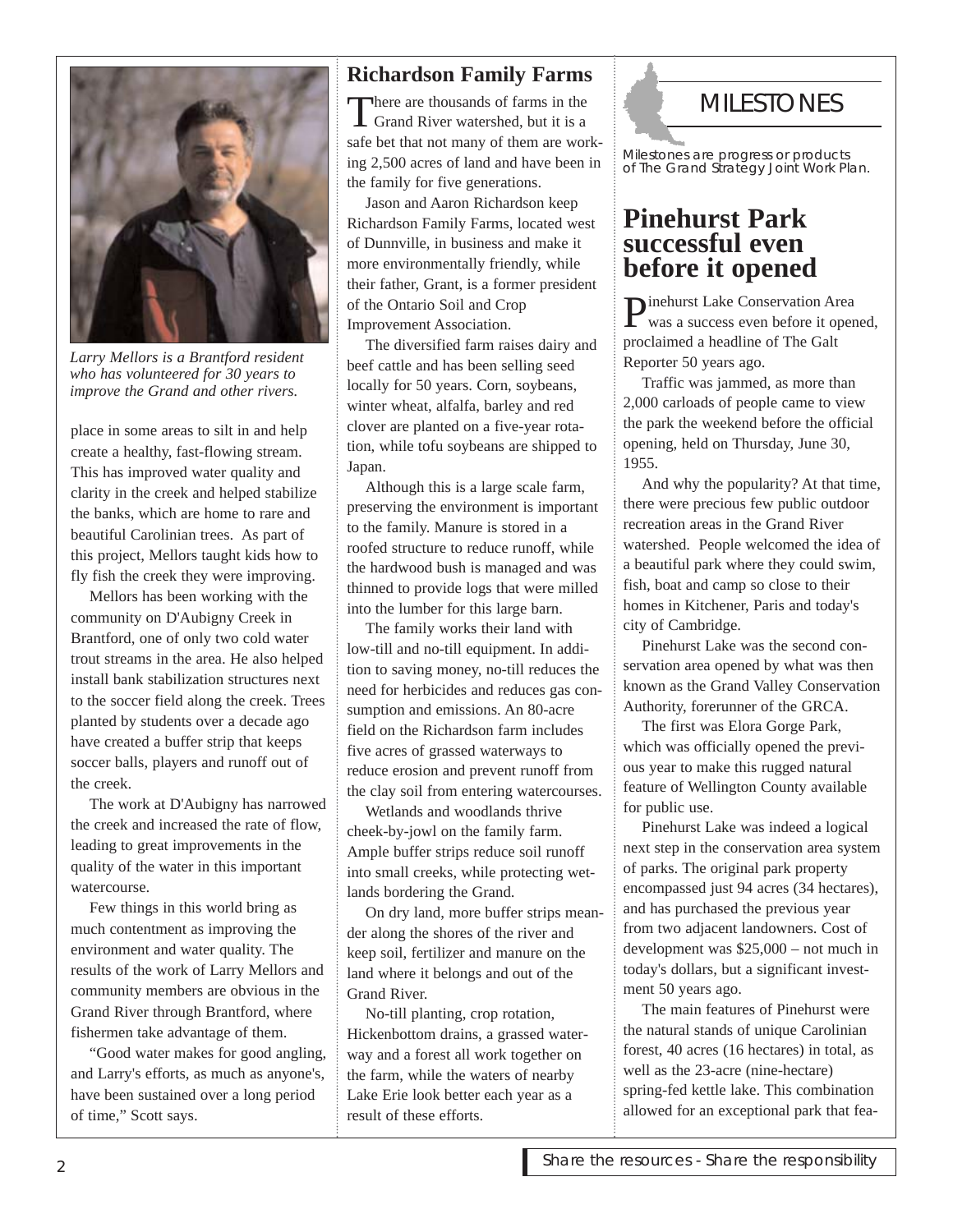

*Pinehurst Lake attracts 100,000 visitors annually.*

tured a wide range of outdoor activities.

The park facilities were planned and developed personally by Pinehurst's first superintendent, Clarence Sutor of Paris. It was Mr. Sutor who laid out the road system, beach and camping areas, which remain the basis for the park as visitors appreciate it today.

Just prior to the official opening, the 12-metre-deep lake was stocked with largemouth bass, whose descendents still provide excellent fishing opportunities to modern day visitors.

On hand for the June 30 opening ceremonies were Conservation Authority Chairman Garfield Disher of Dunnville,



Marston of Elora. Mrs. Marston

along with board member Kay

was the guiding visionary who encouraged development of both Elora Gorge and Pinehurst parks. **Officiating** 



that day was J. N. Allan, Ontario Minister of Highways, accompanied by MPP Harry Nixon of St. George.

It wasn't long before a new \$22,000 stone and wood pavilion was constructed at the beach area, based on the design of a similar structure in an Indiana state park. This was opened for use the following summer by Nixon, and immediately proved to be a welcome addition.

There have been many other major improvements at Pinehurst over the years. Additional land has been purchased, expanding the park to its current 348 acres (140 hectares). Both serviced and unserviced camp sites are now available at 277 sites, and four special sites have been developed as group camping *Superintendent who will race 25 or 50 kilometres.* areas.

The original beach pavilion was replaced in 1978 with modern structures housing food concessions and change rooms. This allowed Pinehurst's season to be expanded into the winter months, featuring some of the best cross-country skiing in this part of southern Ontario.

The past 50 years have been kind to Pinehurst Lake Conservation Area. The park remains a unique natural jewel, appreciated even more by visitors as populations grow in nearby towns and cities.

Since its opening, attendance figures show that an average of 100,000 people annually visit Pinehurst Lake, meaning that an estimated five million visitors have enjoyed their excursions to the park over the past 50 years.

*Events coming up this summer at Pinehurst Lake Conservation Area include the annual family fishing derby on Saturday, July 16 with 100 participants. Also, Run for The Toad, Saturday, Oct. 1, is expected to attract 550 cross country runners*

*Clarence Sutor*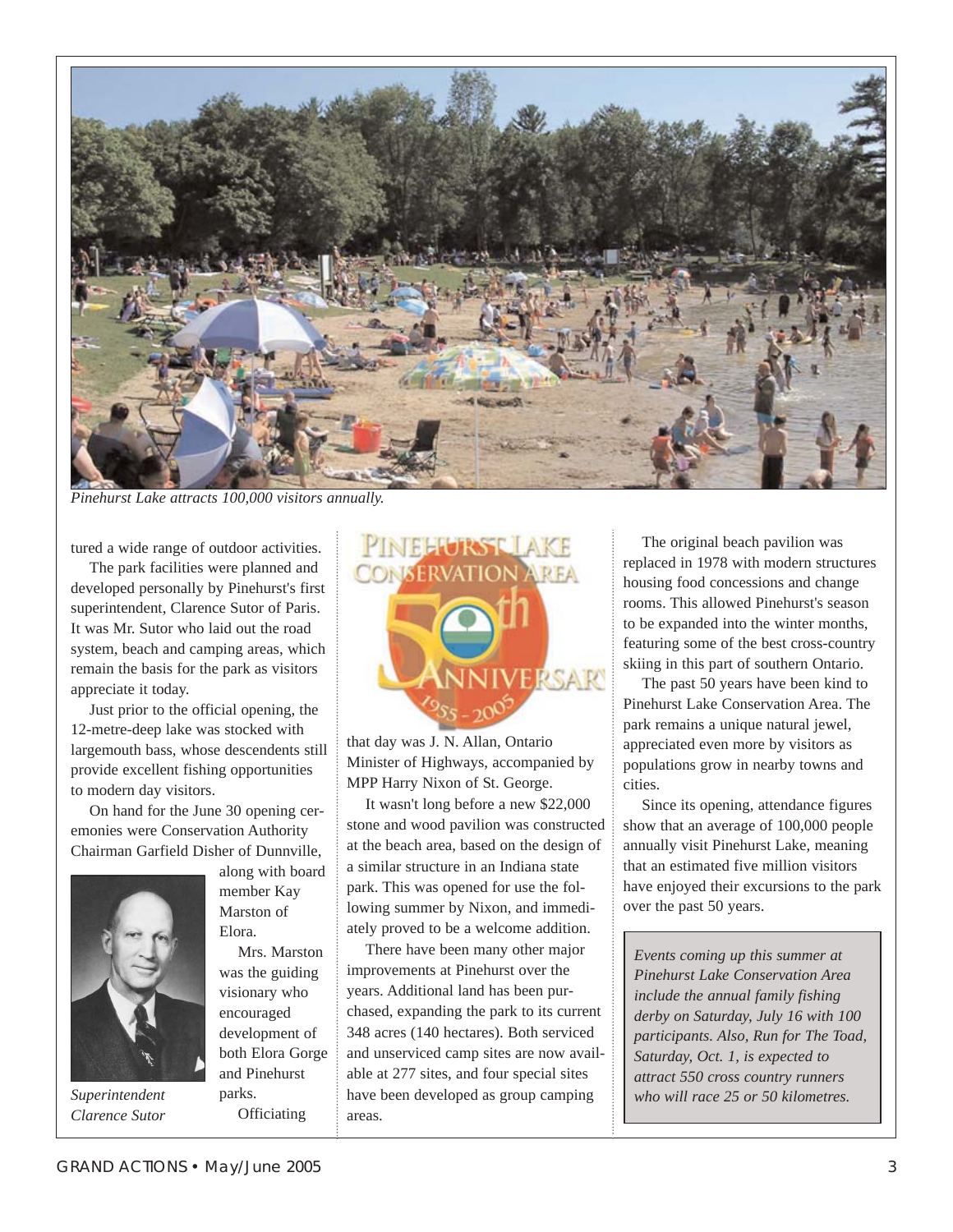# **Remove a dam, transform a landscape**



*Felix Barbetti says removing the Taquanyah dam is improving water quality for fish downstream, such as this trout he is releasing at the Dunnville fishway.*

# Improve water quality, recreation

By Janet Baine GRCA Communications  $\bigcap$  everal groups and government  $\bigcup$  departments are working through the challenges of turning the former 37 hectare (90-acre) Taquanyah Reservoir near Cayuga into a varied landscape of ponds, wetlands and woodlands, with a cold water stream running through it.

"It's a big deal to drain a reservoir," says Warren Yerex, supervisor of aquatic resources for the GRCA, as he unfurls a large map showing the community's vision for the area. "We wanted a living example of how dam removal can benefit the local environment."

The dam and the reservoir are gone and the new landscape is emerging. Work on what has been dubbed "the new view" began in 1999 and meets the goal of improved water quality sought by the GRCA and environmental experts. But equally important, it offers new recreational and educational opportunities to the community and has garnered its full support.

Dunnville resident Roy Schofield was

especially frustrated after the Taquanyah Nature Centre, located beside the reservoir, closed due to funding cuts in 1996, because there was nowhere else for school children in Haldimand to learn about the environment. He later became adamant about having the water put back into the reservoir, because it offered a beautiful vista of the area.

He and other members of Habitat Haldimand, formed by the stewardship council, became stewards of the property by maintaining and upgrading trails. After a series of meetings, the group learned that the reservoir, dating back to the 1960s, was in fact detrimental to the natural environment. Restoring a coldwater stream would be better, and, as conservationists, the group jumped onside, Schofield says.

The water level of the reservoir was dropped one metre four years ago and it was drained entirely over several months this winter. By April, the reservoir was gone. Now parts of the area look like a "moonscape" and it will take four or five more years to rehabilitate.

Other features of the new landscape include fishing ponds, seasonal wetlands, enhanced trails (including those that are wheelchair accessible) and ponds designed specifically for herptofauna, such as salamanders, toads, frogs, turtles and snakes.

Mill Creek runs through the conservation lands and is one of only two cold water streams in the lower Grand area. Without the reservoir, the 1.25 km creek is finding its new pathway and it is expected to support trout and other coldwater fish.

Habitat Haldimand has refurbished the nature centre, installed a new front gate and, with funding from the Living Classroom program of the Grand River Conservation Foundation, the nature centre reopened in September, 2003. A new feature of the property will be a small eight-hectare (20-acre) teaching lake in front of the nature centre, and Schofield hopes this will go in this fall.

Felix Barbetti, a member of the Ontario Federation of Anglers and Hunters who has retired from working at the Ministry of Natural Resources, doesn't mince his words when he describes the importance of eliminating stagnant water created by the dam and reestablishing the stream.

"I don't have much good to say about warm water. It collects silt, eats up nutrients," and is detrimental to the environment and aquatic life, he says. "A river is like a living system that is trying to recover its pathway," which is why reservoirs continually need maintenance and dredging.

"What is good for the fish is good for the people, ultimately. If fish are healthy and their meat is healthier to eat, then it



*Roy Schofield (left) and members of Habitat Haldimand improve fencing.*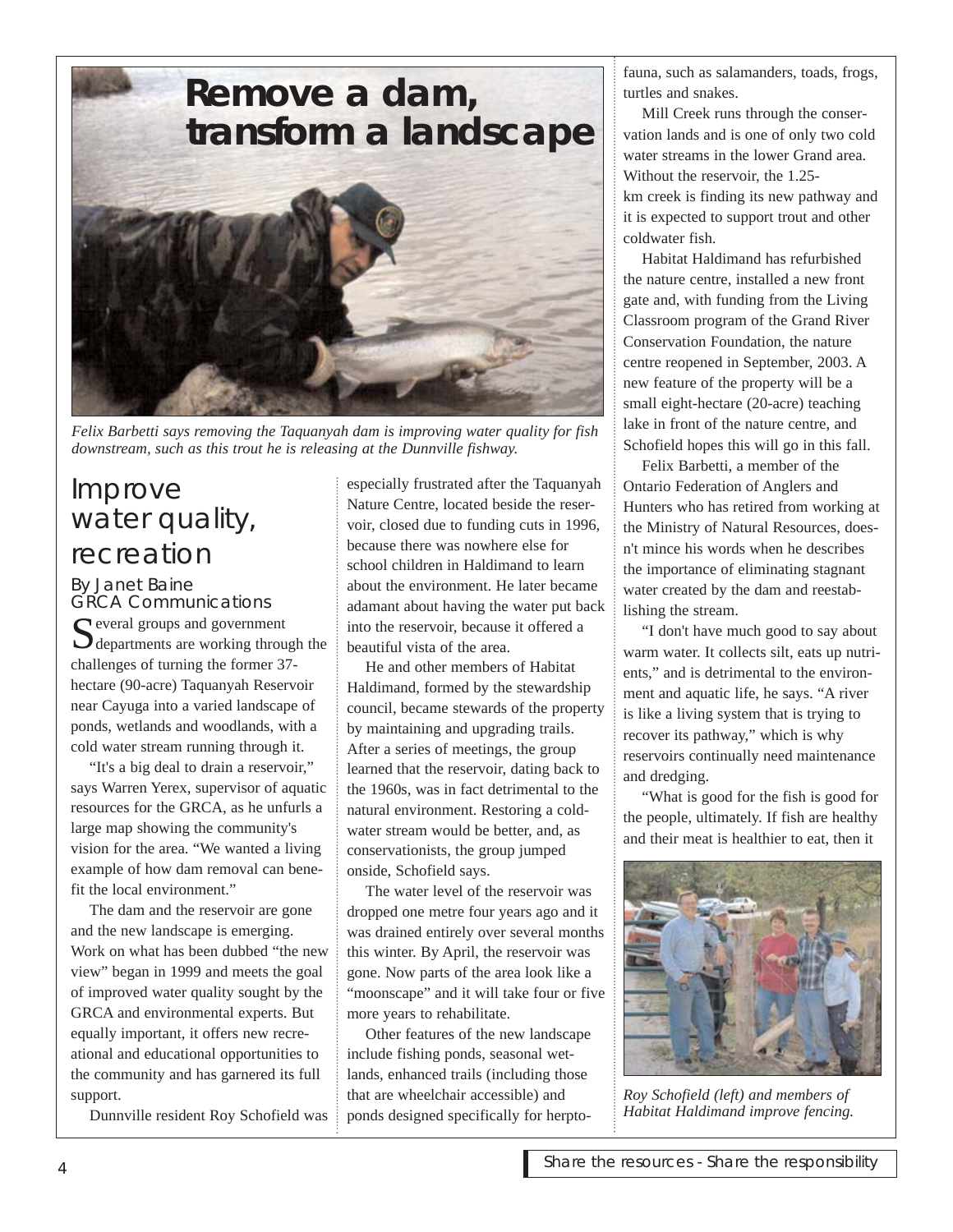means the environment we live in is healthier," he adds.

Barbetti says the transformation of Taquanyah has been "glacially slow but very positive," and he has enjoyed the sense of progress that has been made as a result of having several partners and agencies working together, all bringing expertise.

Taquanyah was a well-kept secret because it is in a rural area and even many local people didn't know much about it, says Lorraine Norminton, former Haldimand stewardship coordinator and the woman who brought the groups together for the project. In some ways, because not many people knew about it, the project was easier to bring to fruition, she says. Norminton believes the more people around the table to create a project like this, the better, even though you never know how it will come together.

"The most exciting thing is having all the landowners onside. They are generational in Haldimand County, so they've been there for years and years," she says. The entire six-km stream that leaves the property and goes to the confluence of Roger's Creek will be fenced off by the property owners, so the cattle won't be able to get into the stream. While this aspect is not part of the project, it is happening because the local community is very supportive of improving water quality.

All the groups brought funding or inkind support to the project. Those not already mentioned include the Ministry of Natural Resources, the County of Haldimand, Six Nations EcoCentre and several environmental groups including Ducks Unlimited, the Wetland Habitat Fund and Trout Unlimited. Niagara College students helped design some site-specific restoration plans, and Ontario Power Generation will put in a windmill to power the wetland pumps.

Barbetti says the GRCA is a progressive organization. He's involved with other similar projects that are starting on the Thames River and in the Hamilton Harbour watershed, but it is like reinventing the wheel each time, he says.

A very positive side effect of the project is the influence it will have on the children who visit the education centre, since they will learn moving water is important to improving water quality and diversity in the natural environment, Barbetti says. Fishermen have noticed a difference on Mill Creek, he adds.



## **South Guelph residents bike to school and work**

By Glynis Logue, Guelph Environmental Leadership and Tony Zammit, GRCA ecologist

Environmental stewardship and com-munity appreciation were celebrated on Earth Day with a recognition ceremony in front of Bishop Macdonell Catholic High School in Guelph for groups that contributed to the 2.5 km Hanlon Commuter Trail.

The trail, constructed by volunteers in 2003, runs from Kortright Road South to Clair Road West through Preservation Park and Hanlon Creek Conservation Area and allows residents to get from their homes to school or work without



*Teacher Carol Smelsky and students prepare to install a bird box along the trail. Photo by Glynis Logue*

driving.

"The idea was to connect the local residential area, schools and the Hanlon Business Park, so that people could walk and/or bike, instead of driving during the daily commute," says Glynis Logue, executive director of Guelph Environmental Leadership and organizer of the April 27 event.

The week before the ceremony, teachers and students at the high school planned a series of activities, including several related to the trail. With expertise from the GRCA's forestry department, the students planted over 300 native shrubs and wildflowers to help naturalize the area along the trail and provide shade. GRCA staff also helped the students with 30 bird boxes that the students designed, built and installed along the trail to attract birds such as eastern bluebird, tree swallow and house wren.

As part of the Earth Day festivities, a recognition plaque was unveiled to permanently display the names of more than 40 businesses and not-for-profit groups that made the Hanlon Trails Project a reality through donations and in-kind support. The trail was built entirely through donations and by volunteers.

Logue anticipates the trail will reduce air pollution by decreasing dependence on cars and at the same time promote healthy living. She hopes it will be a catalyst to create an alternative commuting network in the city.

Her organization teamed up with staff at the City of Guelph and Bishop Mac High School to involve as many students as possible in environmental activities during Earth Week. All 750 Bishop Mac students were involved in these events, and plans are already underway for next year, says teacher Leo Barei.

Guelph MPP Liz Sandals and other community leaders were on hand to help celebrate Earth Day and recognize support received from the community during the Hanlon Trails Project.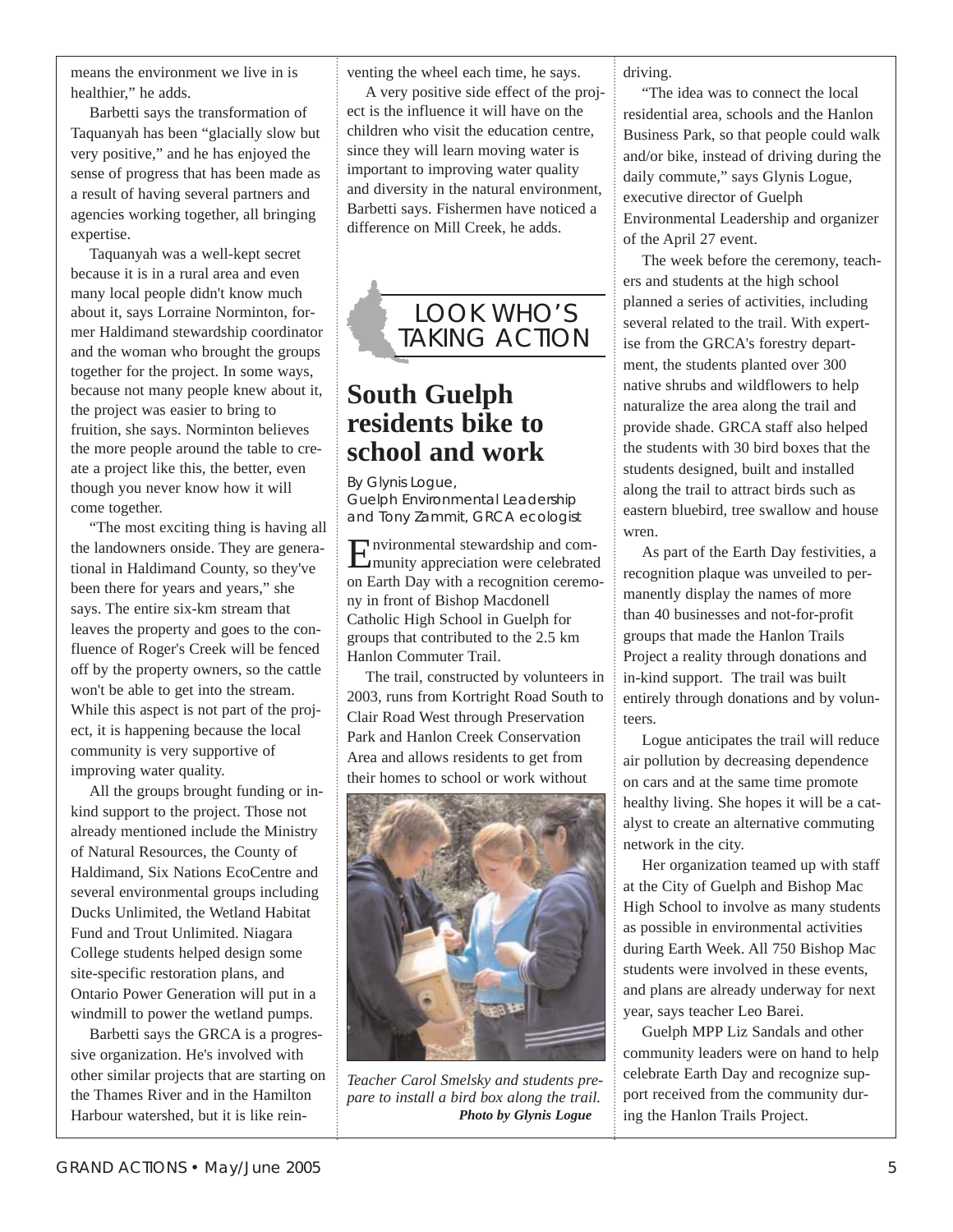

*Sal Turco of Apotex Pharmachem (left) and Brantford Mayor Mike Hancock plant one of 230 saplings at a community nursery established at Apotex. The trees will be grown until they are large enough to be transplanted by tree spade to city schools and parks to improve Brantford's urban forest, which provides shade and clean air to its citizens.*

## **Apotex Pharmachem: Growing trees for Brantford's schoolyards**

Earth Day in Brantford was marked by the creation of a unique new tree nursery at Apotex Pharmachem Inc. that will supply shade trees to local schools and parks.

More than 100 company employees provided the muscle to plant maple, oak, ash and cherry saplings on an unused portion of company land. The saplings, purchased from the GRCA's Burford Nursery, will mature for four or five years before being transplanted to schools and parks. When the trees are larger, they will be able to survive in high traffic areas. The generosity of Apotex will offset the cost of purchasing larger trees, which is often prohibitive.

Schoolyards are often treeless expanses of grass and asphalt, despite the known risks associated with exposure to the sun's UV radiation. Any trees are usually at the front of the school, where students spend very little time. Budget constraints mean that schools rely heavily on outside support for tree

planting and greenspace development.

Treed areas in schoolyards provide many benefits, including providing a shady spot for students on hot days, and they can become an outdoor classroom during the warmer months. They also provide shelter from winter winds and can lower heating costs in winter as well as cooling costs in summer. Trees help reduce global warming by incorporating carbon dioxide (a greenhouse gas) from the atmosphere into their roots, trunks and leaves.

Research even suggests that treed areas and other greenspaces are mentally and psychologically beneficial, increasing cognitive function and reducing bullying and other negative behaviour.

The target for a healthy urban area, according to American Forests, a nonprofit leader in the field, is 40 per cent canopy cover. Urban forest cover varies across the Grand River watershed from a high of 29.8 per cent in the City of Waterloo to a low of 23.5 per cent in

Brantford. The tree planting program initiated at Apotex will improve this situation.

Now that the idea has been put into action, the groups involved hope that it is the beginning of a larger tree-planting initiative in the city. Then other corporate and community partners will follow suit.

The nursery concept came from Sal Turco, safety, health and environmental officer at Apotex, who helped plant trees at his children's school through Trees For Guelph last year. Turco brought management and staff together with outside partners for the initial phase of the project. The GRCA and the city's parks department provided technical expertise, while mulch came from the city. John Punter of Bond Fence prepared the site for planting, and Lanny Schira of STS provided watering equipment.

The kick-off ceremony for the project included representatives from each group involved: Apotex president Dr. Keshava Murthy, Brantford Mayor Mike Hancock, Brant MPP Dave Levac and representatives of the Brantford Community Foundation.

"We all agree that it is a good idea to plant trees," said Jim Berhalter, vicepresident of finance at Apotex, summarizing the feelings of the day.

# **Heritage Award**

**Nambridge resident Jan Liggett** received an Ontario Heritage Award for lifetime achievement.

The annual heritage awards program allows communities to recognize individuals and groups who have made significant contributions to built, cultural, natural and her-



*Jan Liggett*

itage garden preservation. For the first time this year the Ontario Heritage Foundation recognized 36 people province-wide for lifetime achievement related to heritage conservation, and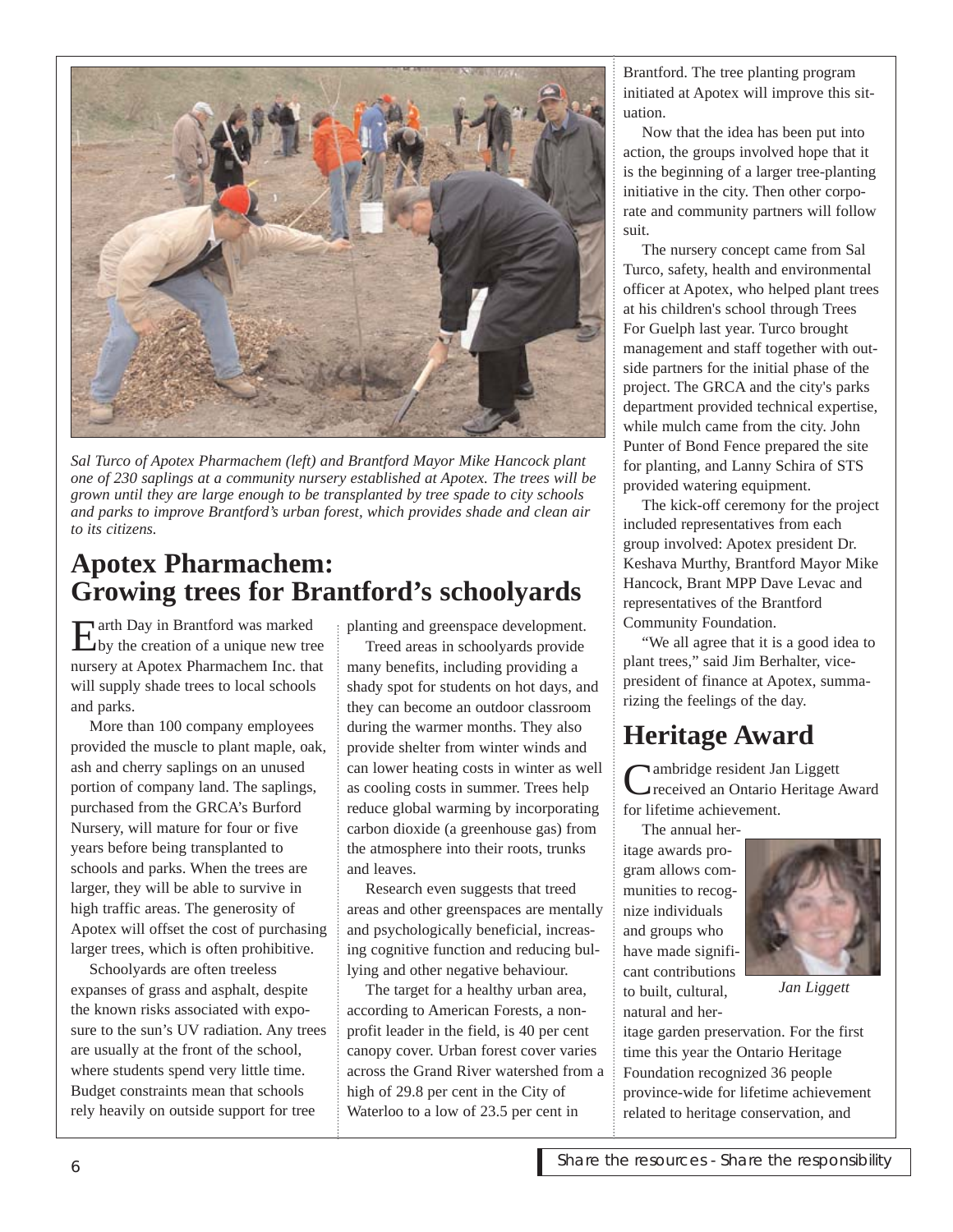Liggett was one of the recipients of this award.

Her nomination paper says: "Jan leads by example. She and her husband are restoring their designated commercial building and century stone home. She encourages others to consider Cambridge's built and natural heritage as important resources for the city."

Liggett is a long-time community leader and a strong advocate and lobbyist for heritage preservation. Among her many contributions to heritage conservation, she has served as president and vice-president of the Heritage Cambridge branch of the Architectural Conservancy of Ontario. In addition, she took a college law course and volunteered as the agent for Heritage Cambridge in an OMB hearing to protect the Blair Heritage District from unsuitable development, resulting in a favourable decision.

# WHAT'S HAPPENING?

#### **Water Forum**

The Grand River Watershed Water<br>Forum has become an important gathering of experts on water issues, trends and initiatives.

The fifth annual water forum is scheduled for Friday, Sept. 16 on the grounds of the GRCA at 400 Clyde Road, Cambridge.

The theme is "A Fine Balance - Managing Water and Growth". This year's speakers include Justice Dennis O'Connor, who headed the Walkerton inquiry, and MPP Maria Van Bommel, rural parliamentary assistant with the Ministry of Municipal Affairs.

Additional speakers with experience in provincial affairs, local government, industry and environmental management will discuss the implications of the rapid growth taking place within the watershed, with a special focus on provincial growth policies. Details are available at www.grandriver.ca



*Spring is tree planting season, and the Chinese delegates all wanted to lend a hand to Janet Cox when they visited Melvin Gingrich's farm near Floradale. Photo by Anne Loeffler, GRCA*

# **Visitors from China dig in during visit to Grand River watershed**

Fifteen representatives of universities and government agencies from two areas of China visited the Grand River watershed April 17-29 to learn more about best management practices for watershed management.

The delegates were from the cities of Dalian, Yingkou and Gaizhou in the northeast province of Liaoning and the southern province of Hainan. They are grappling with how to best manage the Biliu River watershed in Liaoning and the Nandu River watershed in Hainan. These rivers are the primary source of water for millions of people, and it is enormously challenging for the delegates from these two watersheds in China to maintain or improve water quality, while accommodating rapid population growth.

The delegation met with GRCA board members, attended a one-day training session led by staff at the administration centre in Cambridge and toured the watershed to see first-hand some of the

programs, projects and management techniques practised by the GRCA. The delegation also visited the University of Waterloo, Region of Waterloo, City of Hamilton, Credit Valley Conservation and the Toronto and Region Conservation Authority.

According to preliminary feedback from a questionnaire survey about this visit, the members of the Chinese delegation particularly appreciated the wellorganized presentations and site tours that gave them insight into Canadian practical experiences of resource management.

The visit was part of a larger project called Ecoplan China, a multi-year project funded by the Canadian International Development Agency to enhance the capacities for environmental management in China. The project is led by the University of Waterloo and is supported by the Region of Waterloo, City of Hamilton and the GRCA.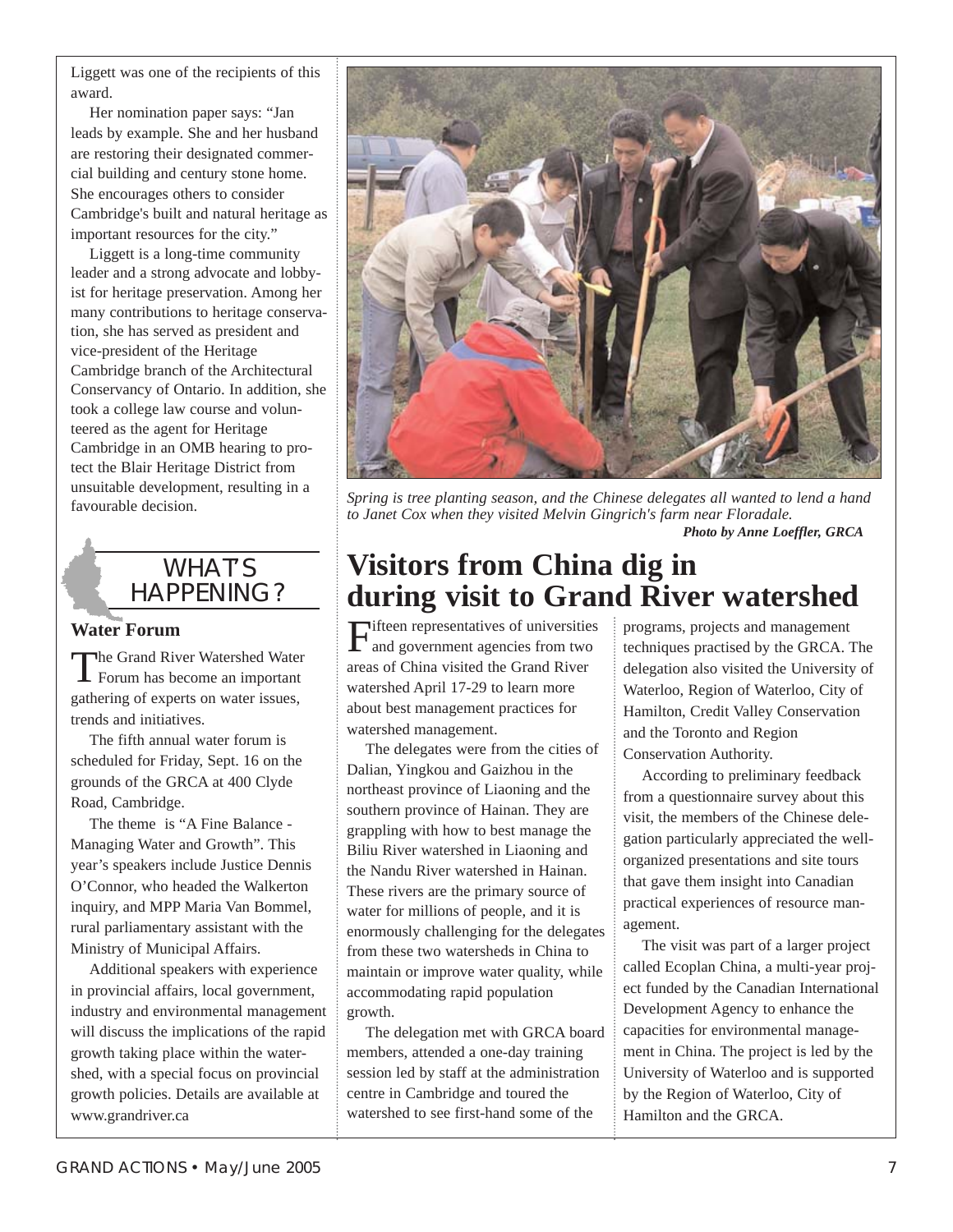# The Grand Strategy Calendar

**Mudcat Festival, June 8-12, Dunnville.** An annual community celebration focused on the Grand River, the festival consists of five full days of entertainment. Events take place throughout the town and a free "people mover" will run on Saturday. Information is available by calling the Chamber of Commerce at (905)774-3183, or by visiting the website at www.linetap.com/dunnvillechamber/mudcat

**Cambridge Riverfest, Saturday June 11, Dickson and Riverbluffs parks, Cambridge.** This annual family event is fun for kids and adults of all ages, with dragon boat races, free daytime and evening concerts, free kids entertainment and activities, and food and craft vendors.

**Canadian Rivers Day, Sunday June 12.** Posters are available free of charge for any community group that wishes to hold a local event to mark Canadian Rivers Day. They are available in two sizes: 18 by 28 inches and 11 by 17 inches from Max Finkelstein at Parks Canada. E-mail Max.Finkelstein@pc.gc.ca or call (819)997-4930. They can also be e-mailed in PDF.

**Pinehurst Fishing Derby, Saturday, July 16**. An event geared to families. For information, call (519)442-4721.

**Hillside Festival, July 22-24 on the island at Guelph Lake Conservation Area.** The festival is a three-day, five-stage community-based celebration of music, dance, drumming and the spoken word. Children 12 and under and seniors 65 and over are free, while weekend, day and evening passes are available. For more information, call (519)763-6396 or visit www.hillside.on.ca

**Port Maitland Festival of History, Saturday, July 23 from 10 a.m. to 4 p.m. at the Dunnville Airport.** The festival seeks to preserve local history through involving local, historically minded individuals and groups. This year there will be up to 65 displays on topics including genealogy, antique boats, black history, period folk music and canal history**.**

**Mill Race Festival of Traditional Folk Music, July 29-31, downtown Cambridge.** Staged by the Mill Race Folk Society, this will be the 13th year for the festival, which is a free event. For more information, call Cambridge Tourism (519) 622-2336; 1-800-749-7560.

**Fergus Scottish Festival and Highland Games, Aug. 12-14, Fergus and District Community Centre Fergus.** This is the 60th year for the festival, which includes the World Scottish Athletic Championship, North American Highland Dance Championship, Scottish swordsmen, a visit by author Diana Gabaldon, Celtic music, a military tattoo and interactive education for all ages. Weekend passes are \$40 for adults, \$35 for students and seniors, and free for children 12 and under. Daily passes are also available. For more information, call (519) 787-0099 or visit www.fergusscottishfestival.com.

**Cobblestone Festival, Aug. 12 &13, 19&20 on the grounds of historic Hamilton Place, an 1844 cobblestone house in Paris, Ontario.** The festival celebrates the unique cobblestone architecture found in Paris and is an annual event that also showcases the works of local artists. More information is available by calling the festival at (519) 442-1890 or by visiting www.cobblestonefestival.ca.

# **Registry reminder**

The Grand River Conservation<br>Authority is compiling submissions for the 2004 Grand Actions Registry.

You are invited to submit a description of your 2004 achievements by June 30, 2005 by completing the form found by following the registry link on the GRCA website at www.grandriver.ca

If you are aware of others who have undertaken activities to improve the health and heritage of the Grand River watershed, please encourage them to submit as well. For more information contact Linda Caron by phone: (519) 621-2763, ext. 279; fax: (519) 621-4945; or e-mail: lcaron@grandriver.ca

# About this newsletter

This newsletter is produced bi-monthly as a communications tool by the Grand River Conservation Authority on behalf of the partners in *The Grand Strategy*. This newsletter can be seen at www.grandriver.ca

**For information on**

*The Grand Strategy* **contact:** Barbara Veale, GRCA, 400 Clyde Road, Box 729,Cambridge, ON. N1R 5W6 Phone (519) 621-2763, Ext. 274 Fax: (519) 621-4844 E-mail: bveale@grandriver.ca Web site: www.grandriver.ca

**For newsletter submissions contact:** Dave Schultz, GRCA Phone: (519) 621-2761, Ext. 273 Fax: (519) 621-4844 E-mail: dschultz@grandriver.ca

Deadlines for submissions are the 15th of January, March, May, July, September and November. Submissions may be edited for length or style.

Tax deductible donations and sponsorships toward the cost of producing this newsletter are always welcome. **Publications Mail** Agreement #144871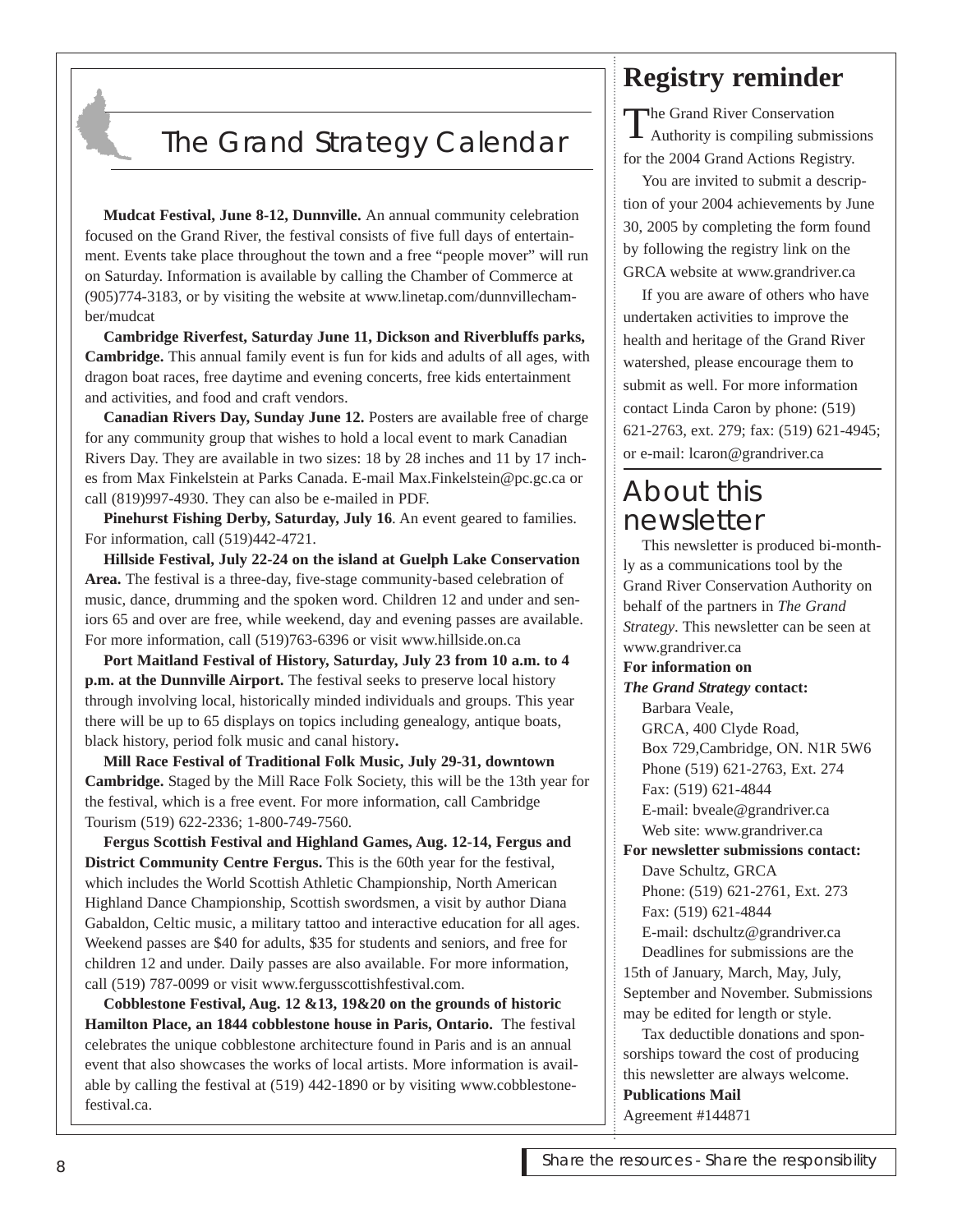# **Please comment on draft EIS guidelines**

Submission deadline June 30, 2005



Draft Environmental Impacts Study Guidelines were prepared by GRCA staff to assist the implementation of GRCA's Wetlands Policy.

Section 7.3.14 of the Policy states that "the GRCA will work with its member municipalities to develop technical guidelines and standards for the completion of Environmental Impact Statements and site specific studies." GRCA is currently seeking input from all watershed municipalities, Ontario Ministry of Natural Resources, Conservation Authorities, Ducks Unlimited, homebuilders, and the general public.

The draft guidelines can also be downloaded directly from the GRCA Spotlight section of our website [\(www.grandriver.ca\)](http://www.grandriver.ca/). This broad consultation process will also enable the general public to comment on the current draft, and express any concerns. Once this consultation process is complete, a staff report will be submitted to the GRCA Planning and Operations Committee and Board for approval.

#### **Please note that comments should be submitted to GRCA by June 30.**

We appreciate your input, and request that comments be submitted to Tony Zammit by email [\(tzammit@grandriver.ca](mailto:tzammit@grandriver.ca)) or fax (519)-621-4844.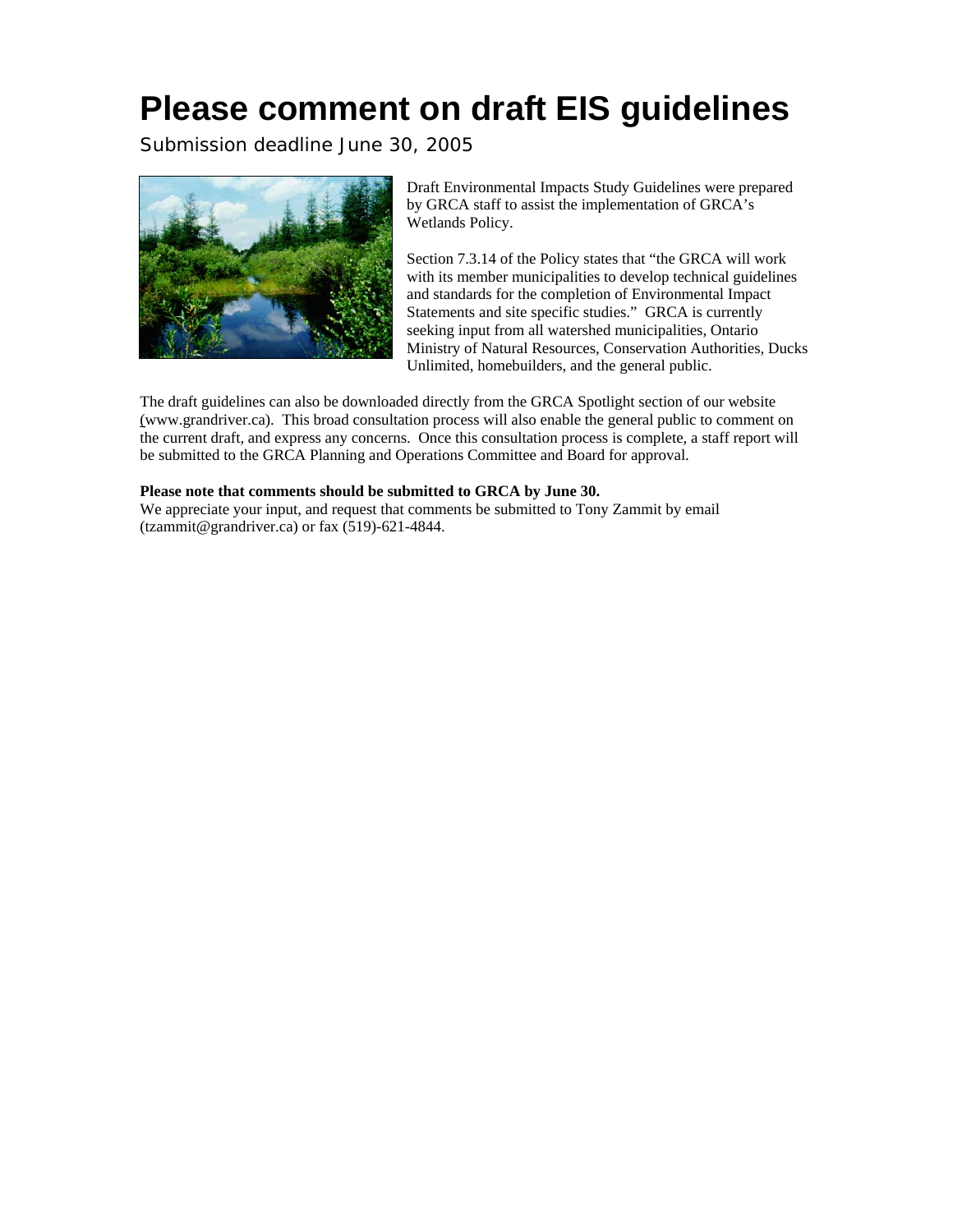# *Registration Form*

*Key Water Issues • Growth Trends • Emerging Technologies • Innovative Solutions*

To register, please fill out the registration form and mail to Grand River Conservation Authority, c/o Carol Bystriansky, 400 Clyde Road, Box 729, Cambridge, ON N1R 5W6. Phone: (519) 621-2763 ext. 220, Fax: (519) 621-4844 or E-mail: waterforum2005@grandriver.ca You can also register on-line at https://www.grandriver.ca/waterforum/register *Please register by September 9, 2005 Please complete a separate registration form for each person attending.*

> **Registration Fee: \$75.00 Student Registration: \$45.00**

Name:

|                                                                                                                                               | Credit Card: J Visa J MasterCard Expiry Date: ___________________________________                                                                        |
|-----------------------------------------------------------------------------------------------------------------------------------------------|----------------------------------------------------------------------------------------------------------------------------------------------------------|
|                                                                                                                                               |                                                                                                                                                          |
|                                                                                                                                               |                                                                                                                                                          |
| May we include your contact information on our list of participants for the<br>registration package? □ Yes □ No                               |                                                                                                                                                          |
|                                                                                                                                               | Do you wish to subscribe to the Grand Actions Newsletter? $\Box$ Yes $\Box$ No                                                                           |
| Please make cheques payable to the Grand River Conservation Authority.<br>included in the registration and will accommodate vegetarian diets. | The Water Forum will be held under a "grand" marquee on the grounds of the<br>GRCA Administration Centre. Please dress accordingly. A buffet luncheon is |
|                                                                                                                                               | Exhibit Space is available (\$200.00 including one registration; skirted tables                                                                          |

are \$25.00 extra) on a first-come, first-served basis. To register your exhibit, <sup>p</sup>lease download the form from our website at www.grandriver.ca or contact Sonia Morgan at (519) 621-2763 ext. 304, Fax: (519) 621-4945 or email: smorgan@grandriver.ca

| <b>Morning Program:</b> |                                                                |
|-------------------------|----------------------------------------------------------------|
| $8:00 - 8:30$ a.m.      | Registration & Coffee                                          |
| Moderator               | Rob Messervey, Ontario Ministry of Natural Resources           |
| 8:30 - 8:45 a.m.        | First Nations Thanksgiving - Ed Thomas                         |
| 8:45 - 9:00 a.m.        | Greetings                                                      |
| $9:00 - 9:20$ a.m.      | Maria Van Bommel, Parliamentary Assistant (Rural),             |
|                         | Ontario Ministry of Municipal Affairs and Housing              |
| 9:20 - 9:50 a.m.        | 3rd Annual State of the Grand River Watershed Report -         |
|                         | Paul Emerson, CAO, Grand River Conservation Authority          |
| $9:50 - 10:00$ a.m.     | Watershed Sponsor Acknowledgement - Jack Gorrie, Stantec       |
| 10:00 - 10:30 a.m.      | Refreshment Break                                              |
| 10:30 - 11:30 a.m.      | Mayors' Panel Discussion on Growth and Water                   |
|                         | Ken Seiling, Chairman, Regional Municipality of Waterloo       |
|                         | Charles Bagnato, Mayor, Town of Brockton                       |
|                         | David General, Chief, Six Nations of the Grand River Territory |
|                         | Mike Hancock, Mayor, City of Brantford                         |
|                         |                                                                |

11:30 a.m. - 12:00 p.m.*Questions & Answers*

#### **12:00 - 1:15 p.m.** *Lunch and Interactive Exhibits*

#### *Afternoon Program:*

Moderator *Dr. Paul Parker, University of Waterloo* 1:15 - 1:30 p.m. *Hon. David Ramsay, Ontario Minister of Natural Resources (Invited)* 1:30 - 2:00 p.m. *Public Involvement - It Can Make a Difference - Dennis O'Connor, Associate Chief Justice of Ontario* 2:00 - 2:30 p.m. *Emerging Issues & Innovative Solutions - Panel Discussion Research into Action: How Water Research by Environment Canada's National Water Research Institute Benefits Canadians - Alex Bielak, Environment Canada's National Water Research Institute Protecting Our Great Lakes Waters: Implications for Ontario in Implementing the Great Lakes Charter Annex - Rob Messervey, Ontario Ministry of Natural Resources* 2:30 - 2:50 p.m. *Refreshment Break* 2:50 - 3:20 p.m. *Emerging Issues & Innovative Solutions (continued) Niagara Water Quality Protection Strategy - Bob Steele, Regional Municipality of Niagara & Ron Scheckenberger, Philips Engineering Drinking Water Quality Management System: An Evolution of Drinking Water Supply in Ontario - Andrew Henry, Lake Huron & Elgin Area Primary Water Supply Systems* 3:20 -3:40 p.m. *Questions & Answers*

 $\gamma$ 

3:40 - 3:55 p.m. *Wrap Up - Gord Miller, Environmental Commissioner for Ontario*  3:55 - 4:00 p.m. *First Nations Thanksgiving - Ed Thomas*

#### *5th Annual Grand River Watershed*

# *Water Forum*

*A day of discussion and debate regarding the impact of future growth on the sustainability of our water resources*

# *A Fine Balance: Managing Growth and Water*

Friday, September 16, 2005 8:30 a.m. to 4:00 p.m.

#### *Grand River Conservation Authority*

400 Clyde Road, Cambridge, Ontario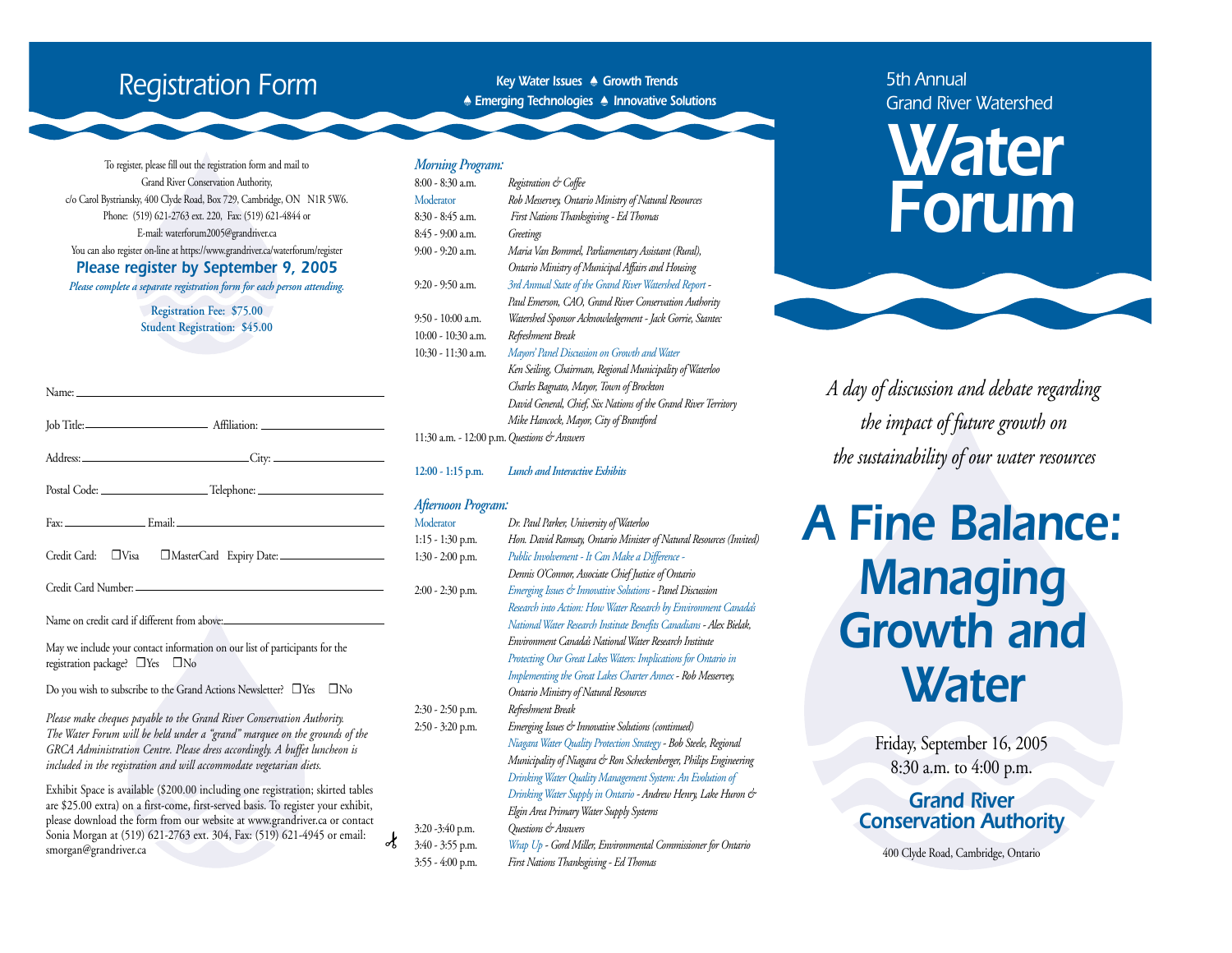# *5th Annual Grand River Watershed Water Forum*

September 16, 2005 8:30 a.m. to 4:00 p.m.

# *Grand River Conservation Authority, Administration Centre*

400 Clyde Road, Cambridge, Ontario

The Grand River Watershed Water Forum is an important gathering of experts on key water issues, growth trends, emerging technologies and innovative solutions.

This year's forum — A Fine Balance: Managing Growth and Water — will provide government leaders, municipalities, businesses, farmers and others with the information they need to protect and improve our vital water resources.

#### *Keynote Speakers at the 5th Annual Water Forum are:*



#### *Maria Van Bommel, Parliamentary Assistant (Rural), Ontario Ministry of Municipal Affairs*

Maria Van Bommel's career has included farming, accounting, small business, and national team management coordination. She is currently the Ontario Federation of Agriculture member services representative for Lambton and Middlesex counties. As well, she

is the Chair of the Rural Caucus, member of the standing committee on general government, member of the Education Policy Committee, cochair of the Industrial Pollution Action Team and a Member of the Tax Assessment Working Group.

Ms. Van Bommel was a founding member of Middlesex's Women for the Support of Agriculture, then the Canadian Farm Women's Network. She is also the founder of the Ontario Farm Women's Network. As a member of the Liaison Committee of Ontario Farm Organizations, she was an outspoken defender of the family farm during the 1980's. She has served as a director on the Middlesex Federation of Agriculture and as provincial director on the Ontario Federation of Agriculture.



*Paul Emerson, Chief Administrative Officer, Grand River Conservation Authority*



holds a Bachelor of Environmental Studies Degree from the University of Waterloo and is a member of the Ontario Professional Planners Institute. During his time with the GRCA his duties have ranged from general

conservation labour and field inspections to responsibility for the administration of the authority's resource planning/regulation programs.

In 2000, he was appointed to the position of Chief Administrative Officer of the Grand River Conservation Authority

Mr. Emerson is a Director and Past President of the Brant Waterways Foundation, and a former Executive Committee member of the Soil and Water Conservation Society.



#### *Dennis O'Connor, Associate Chief Justice of Ontario*

Justice Dennis O'Connor was called to the bar in Ontario in 1966. He practised law until 1973 when he was appointed a magistrate in the Yukon Territory where he served until 1976. From 1976 to 1980, Justice O'Connor taught law at the University of Western Ontario and from 1980 to 1998,

he practised a broad range of litigation with Borden, Elliot, a large Toronto law firm. From 1980 to 1984, he acted as the chief negotiator for the Government of Canada for the Yukon Indian Land Claim. He served as an elected bencher of the Law Society of Upper Canada (the

Province of Ontario) from 1987 to 1995. In 1998, he was appointed to the Ontario Court of Appeal and in 2001 he was appointed Associate Chief Justice of Ontario. In June 2000, he was appointed Commissioner of the Walkerton Inquiry and delivered two reports in the early part of 2002. In February 2004, the Federal Government appointed Justice O'Connor to conduct the Arar Inquiry.



#### *Gord Miller, Environmental Commissioner of Ontario*

Gord Miller has served as the Environmental Commissioner of Ontario since 2000 and oversees the implementation of the Environmental Bill of Rights. As an independent officer appointed by the Legislative Assembly, Commissioner Miller monitors and reports annually on government

compliance with the provisions of the Environmental Bill of Rights and reports annually on government compliance with the provisions of the EBR. He was reappointed to this position in April for another five year term. Prior to his appointment, he worked for the Ministry of the Environment for  $14$  years. He has extensive experience with the environmental issues, including approval and inspection activities, municipal sewage, drinking water, solid waste management, hazardous waste, noise, air pollution and land use planning. He holds a BSc. (Hon.) in Biology from the University of Guelph and an M.Sc. in Plant Ecology.

*HOSTED BY:* The Grand Strategy Water Managers Working Group

*ORGANIZING PARTNERS:* Grand River Conservation Authority, Grand River Conservation<br>Foundation, City of Guelph, Regional Municipality of Waterloo, Six Nations EcoCentre, Ministry of<br>Natural Resources, Ministry of the Envir Environmental Technology Advancement (OCETA), Cambridge Environmental Advisory Committee

*Thank you to our Watershed Sponsor – Stantec*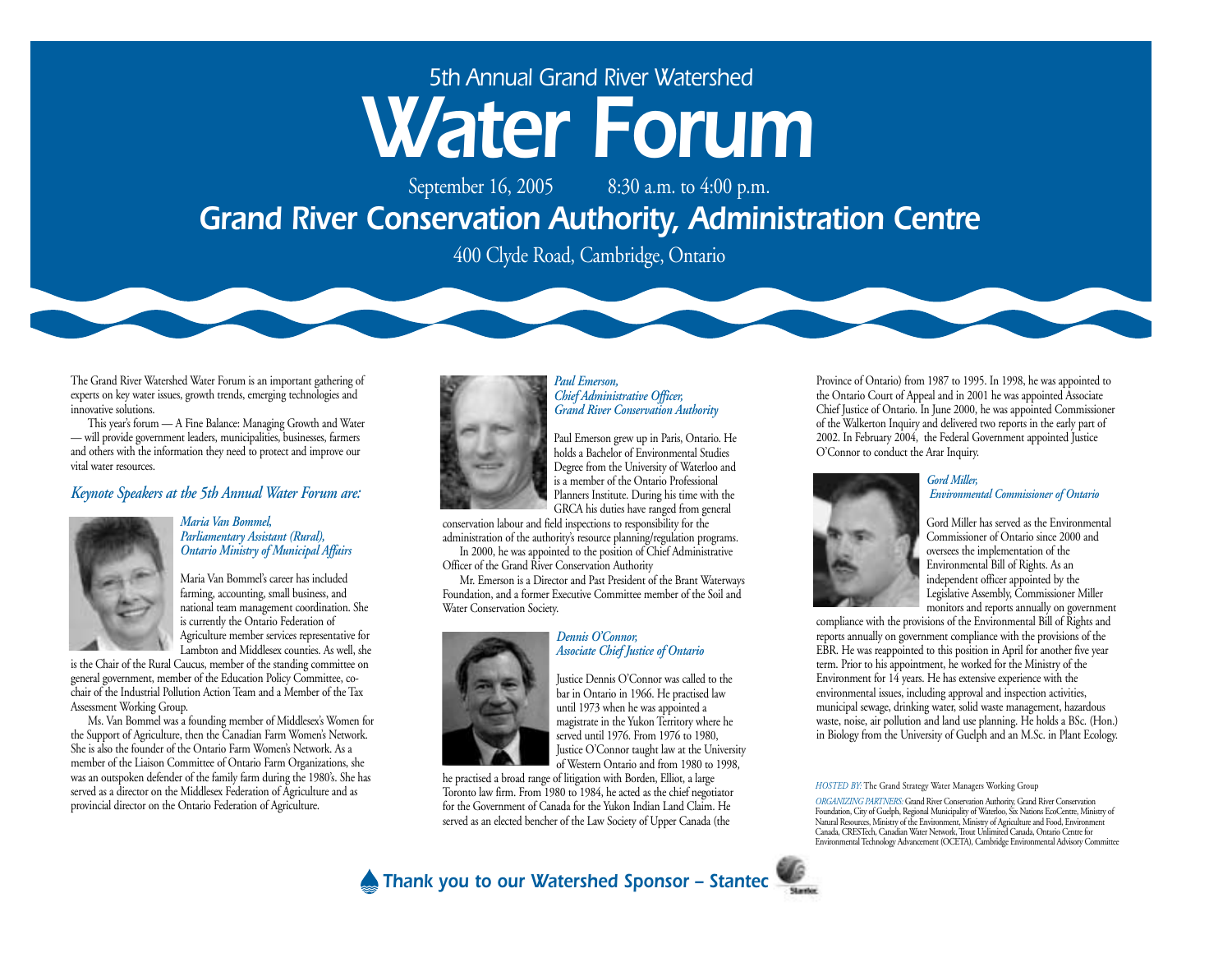

*The Ancient Mariners Canoe Club of Cambridge for various projects to improve the Grand River.*

# *Last year's winners...*



*Larry Mellors of Brantford for support of fishery development projects.*



*John Malcolmson behalf of the Tim Horton Children's Foundation Onondaga Farms nature and science camp.*



*Farmers Jason and Aaron Richardson of Dunnville for environmentally-friendly farming practices* 



*Margaret Hitchock and Judy Welsh on behalf of the Cambridge Sculpture Garden.*

The Grand River Conservation Authority **2005 Watershed Awards** *Call for nominations*

For more than 25 years the Grand River Conservation<br>Authority has recognized the efforts of individuals, Authority has recognized the efforts of individuals, families, groups and corporations to improve the environment of the Grand River watershed.

The GRCA presents two awards:

• The *Honour Roll Award* recognizes a sustained record of achievement over a period of time.

• *Watershed Awards* for outstanding examples of conservation and environmental work.

#### **Nominations**

Anyone can nominate a candidate simply by filling out the form on the other side of this page. Self-nominations are not allowed.

For corporate nominations, the emphasis will be on efforts undertaken by the company to support public or community environmental programs and projects.

#### **Selection of winners**

The winners will be selected in August by the Special Recognition Committee of the GRCA.

The winners are honoured at a ceremony during the GRCA's annual meeting in February at the GRCA headquarters in Cambridge.

**Deadline for applications is July 29, 2005.**